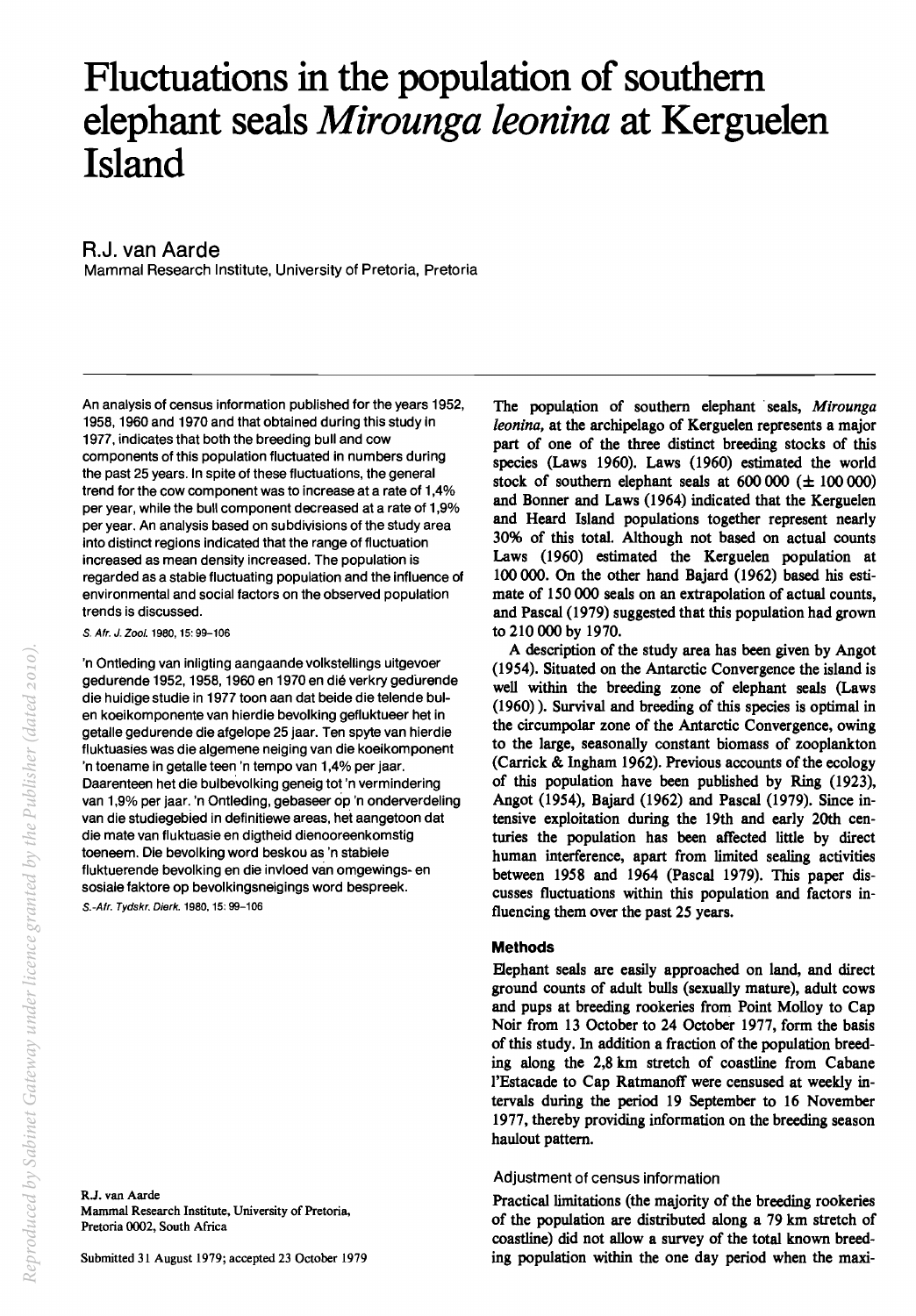mum number of cows were ashore. At the peak haulout period (mid-October) a number of cows had departed after weaning their pups, those remaining representing nursing and prepartum cows. Furthermore, weaned pups only became pelagic at 60 days of age, remaining in close proximity to their birthsite for at least a few weeks thereby representing departed cows. A method to extrapolate the maximum number of cows that would have been ashore at the peak of the breeding haulout period, based on census information of cows and weaned pups obtained within a limited period, either before or after the day when the maximum number was present, therefore had to be developed. Making use of the above mentioned census information obtained at regular intervals, a basis for such a population assessment can be outlined as follows:

By plotting the combined number of adult cows and weaned pups (y) censused during each of the nine surveys conducted in the smaller study area over the defmed period (19 September  $-16$  November) against the number of days that elapsed since the first census  $(x)$  a curve representing the maximum number of adult cows that would have been present at each survey, was obtained (Fig. 1). This suggested the existence of a parabolic relationship between the changes in the number of adult cows plus weaned pups present as the breeding haulout period progressed. This curve fitted the quadratic equation  $y = 261,39 + 307,6x$  - $4,57x^2$  ( $r^2 = 0,977$ ). This equation could therefore be used with confidence to assess the number of breeding cows that would have been ashore at any specific day between the first and the last survey; to estimate the maximum number of breeding cows that would have been ashore within the area surveyed; and to estimate what percentage of the breeding cow component of the population were present at a specific time when a survey was conducted.



Fig. 1 A theoretical curve describing the changes in the number of adult cows plus weaned pups (x) counted as the breeding haulout period progressed.

was conducted, and to estimate the maximum number of breeding cows which would have been present at the peak of the haul-out period along any part of the coastline.

Furthermore, considering the little variation that does occur in the haulout pattern from year to year (Pascal 1979), it could be used to estimate maximum cow population size for any other year even with that specific survey conducted outside the peak haulout period. Census information published for the years 1952 (Angot 1954), 1970 (Pascal 1979) and that obtained during the present study, have been treated by this method, thereby allowing direct comparisons of the published information with that collected during this survey.

#### Population trend

|  |  | Table 1 Number of southern elephant seals counted during the breeding season at Kerguelen Island along the   |  |
|--|--|--------------------------------------------------------------------------------------------------------------|--|
|  |  | coastline of the Courbet Peninsular from Point Molloy to Cap Noir, on various days from 13 - 24 October 1977 |  |

| of breeding cows that would have been ashore within the<br>area surveyed; and to estimate what percentage of the<br>breeding cow component of the population were present at<br>a specific time when a survey was conducted.<br>Taking into consideration the high degree of synchroni-<br>zation in the breeding haulout pattern for cows along<br>various stretches of coastline (Pascal 1979) the equation<br>could also be used to assess what percentage of the total<br>cow population, (hauled out but not surveyed at regular<br>intervals), were present at the time when a specific survey |            |                        | conducted outside the peak haulout period. Census infor-<br>mation published for the years 1952 (Angot 1954), 1970<br>(Pascal 1979) and that obtained during the present study,<br>have been treated by this method, thereby allowing direct<br>comparisons of the published information with that<br>collected during this survey.<br>Population trend<br>In assuming that population increase or decrease between<br>any two given points in time (i.e. years) for this population<br>Table 1 Number of southern elephant seals counted during the breeding season at Kerguelen Island along the<br>coastline of the Courbet Peninsular from Point Molloy to Cap Noir, on various days from 13 - 24 October 1977 |                  |                |              |              |  |  |
|------------------------------------------------------------------------------------------------------------------------------------------------------------------------------------------------------------------------------------------------------------------------------------------------------------------------------------------------------------------------------------------------------------------------------------------------------------------------------------------------------------------------------------------------------------------------------------------------------|------------|------------------------|--------------------------------------------------------------------------------------------------------------------------------------------------------------------------------------------------------------------------------------------------------------------------------------------------------------------------------------------------------------------------------------------------------------------------------------------------------------------------------------------------------------------------------------------------------------------------------------------------------------------------------------------------------------------------------------------------------------------|------------------|----------------|--------------|--------------|--|--|
|                                                                                                                                                                                                                                                                                                                                                                                                                                                                                                                                                                                                      |            | No. of animals counted |                                                                                                                                                                                                                                                                                                                                                                                                                                                                                                                                                                                                                                                                                                                    |                  |                |              |              |  |  |
| Part of coastline<br>Date                                                                                                                                                                                                                                                                                                                                                                                                                                                                                                                                                                            |            | <b>Adult</b><br>bulls  | Adult<br><b>COWS</b>                                                                                                                                                                                                                                                                                                                                                                                                                                                                                                                                                                                                                                                                                               | Unweaned<br>pups | Weaned<br>pups | Dead<br>pups | <b>Total</b> |  |  |
| Point Molloy — Port-aux-Français                                                                                                                                                                                                                                                                                                                                                                                                                                                                                                                                                                     | 19 October | 53                     | 1 1 6 1                                                                                                                                                                                                                                                                                                                                                                                                                                                                                                                                                                                                                                                                                                            | 1042             | 85             | 5.           | 2 3 4 6      |  |  |
| Port-aux-Francais — Point Guite                                                                                                                                                                                                                                                                                                                                                                                                                                                                                                                                                                      | 21 October | 116                    | 1590                                                                                                                                                                                                                                                                                                                                                                                                                                                                                                                                                                                                                                                                                                               | 1474             | 125            | 9            | 3314         |  |  |
| Point de l'Etoile — Point Millot                                                                                                                                                                                                                                                                                                                                                                                                                                                                                                                                                                     | 22 October | 174                    | 2041                                                                                                                                                                                                                                                                                                                                                                                                                                                                                                                                                                                                                                                                                                               | 1853             | 239            | 28           | 4 3 3 5      |  |  |
| Point Millot — Rivere du Chateau                                                                                                                                                                                                                                                                                                                                                                                                                                                                                                                                                                     | 24 October | 60                     | 663                                                                                                                                                                                                                                                                                                                                                                                                                                                                                                                                                                                                                                                                                                                | 590              | 49             | $\mathbf{1}$ | 1 3 6 3      |  |  |
| Rivere du Chateau — Point Matley                                                                                                                                                                                                                                                                                                                                                                                                                                                                                                                                                                     | 24 October | 178                    | 2701                                                                                                                                                                                                                                                                                                                                                                                                                                                                                                                                                                                                                                                                                                               | 2497             | 735            | 33           | 6 1 4 4      |  |  |
| Point Matley — Point Morne                                                                                                                                                                                                                                                                                                                                                                                                                                                                                                                                                                           | 24 October | 162                    | 1591                                                                                                                                                                                                                                                                                                                                                                                                                                                                                                                                                                                                                                                                                                               | 1554             | 419            | 12           | 3738         |  |  |
| Point Morne — Point de l'Etang                                                                                                                                                                                                                                                                                                                                                                                                                                                                                                                                                                       | 18 October | 91                     | 1 2 3 5                                                                                                                                                                                                                                                                                                                                                                                                                                                                                                                                                                                                                                                                                                            | 1 1 0 5          | 47             | 2            | 2480         |  |  |
| Point de l'Etang — Point Charlotte                                                                                                                                                                                                                                                                                                                                                                                                                                                                                                                                                                   | 13 October | 232                    | 1 2 4 5                                                                                                                                                                                                                                                                                                                                                                                                                                                                                                                                                                                                                                                                                                            | 970              | 1              | 8            | 456          |  |  |
| Point Charlotte — Cabane l'Estacade                                                                                                                                                                                                                                                                                                                                                                                                                                                                                                                                                                  | 13 October | 321                    | 6428                                                                                                                                                                                                                                                                                                                                                                                                                                                                                                                                                                                                                                                                                                               | 5431             | 229            | 44           | 12453        |  |  |
| Cabane l'Estacade — Cap Ratmanoff                                                                                                                                                                                                                                                                                                                                                                                                                                                                                                                                                                    | 14 October | 218                    | 5 2 2 9                                                                                                                                                                                                                                                                                                                                                                                                                                                                                                                                                                                                                                                                                                            | 4 5 0 2          | 152            | 49           | 10 150       |  |  |
| Cap Ratmanoff - Cap Sandwich                                                                                                                                                                                                                                                                                                                                                                                                                                                                                                                                                                         | 15 October | 370                    | 7148                                                                                                                                                                                                                                                                                                                                                                                                                                                                                                                                                                                                                                                                                                               | 6379             | 174            | 57           | 14 1 28      |  |  |
| Cap Sandwich - Morne Vert                                                                                                                                                                                                                                                                                                                                                                                                                                                                                                                                                                            | 16 October | 290                    | 3937                                                                                                                                                                                                                                                                                                                                                                                                                                                                                                                                                                                                                                                                                                               | 3 5 3 3          | 87             | 53           | 7900         |  |  |
| Morne Vert - Cap Digby                                                                                                                                                                                                                                                                                                                                                                                                                                                                                                                                                                               | 16 October | 232                    | 3 4 9 8                                                                                                                                                                                                                                                                                                                                                                                                                                                                                                                                                                                                                                                                                                            | 2831             | 86             | 32           | 6679         |  |  |
|                                                                                                                                                                                                                                                                                                                                                                                                                                                                                                                                                                                                      | 16 October | 44                     | 188                                                                                                                                                                                                                                                                                                                                                                                                                                                                                                                                                                                                                                                                                                                | 157              | 1              | 1            | 391          |  |  |
| Cap Digby — Cap Noir                                                                                                                                                                                                                                                                                                                                                                                                                                                                                                                                                                                 |            |                        | 38 655                                                                                                                                                                                                                                                                                                                                                                                                                                                                                                                                                                                                                                                                                                             | 33918            | 2429           | 334          |              |  |  |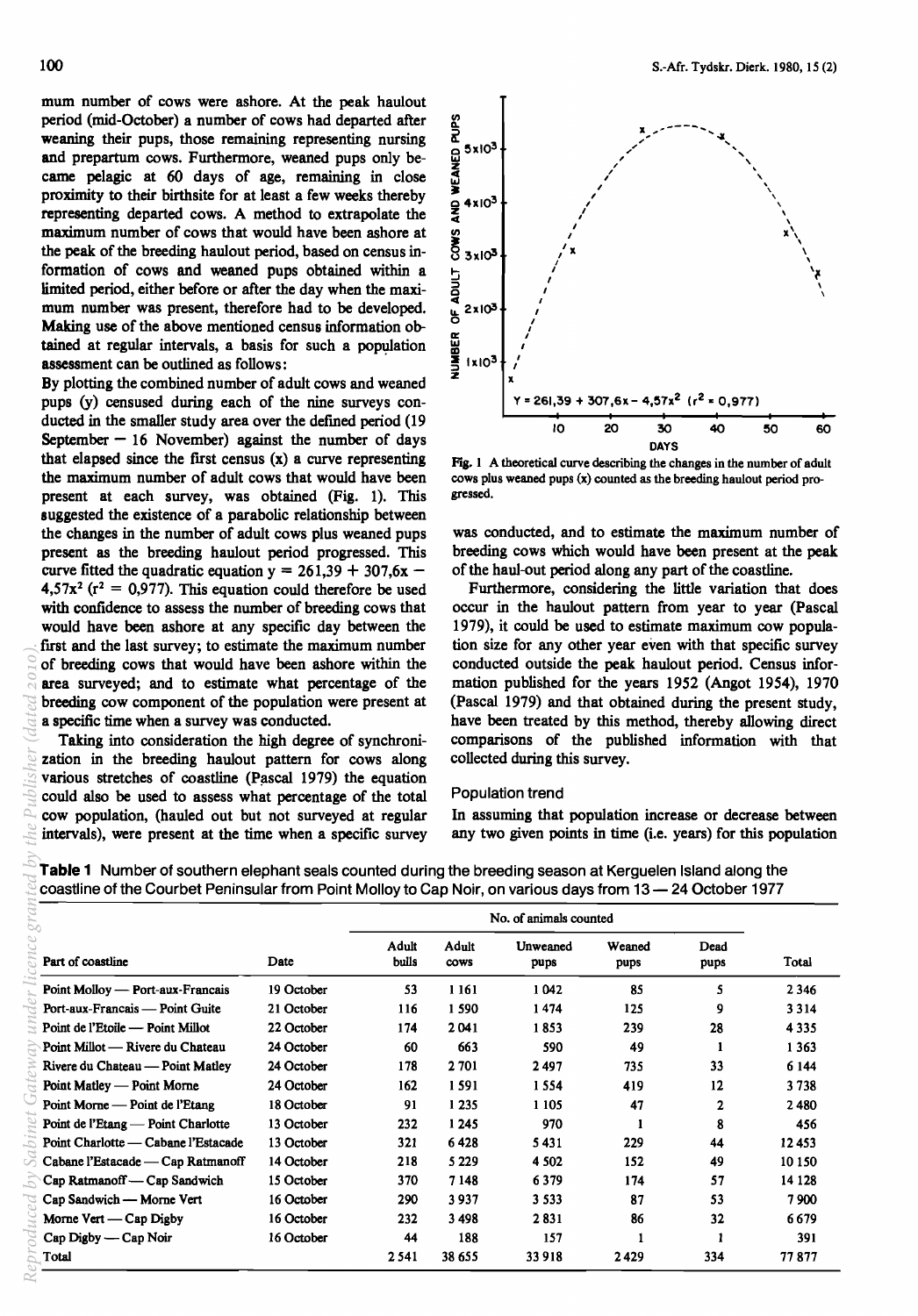would be exponential, the intrinsic rate of natural increase or decrease (r) between these given points in time has been<br>estimated using the equation  $N_t = N_0 e^{rt}$  where estimated using the equation  $N_t = N_0 e^{rt}$  where  $N_0$  = number of individuals in the population at a point in time when the first observation was made,  $N_t$  = number of individuals at a point in time when the second observation was made,  $t =$  number of years that have elapsed between the two observations, and  $e =$  the base of the natural logarithm (Caughley 1977).

#### Population fluctuations

In regarding the standard error of the estimate  $(\sigma_{\nu})$  of the linear regression equation  $y = ax + b$  as indicative of the degree or range of fluctuation for a specific part of the population over a period of time, the degree of fluctuation  $(\sigma_{\rm v}')$  where  $\sigma_{\rm v}' = \sigma_{\rm v} \sqrt{1-\tau^2}$   $(\sigma_{\rm v} = \tau)$  standard deviation of mean population size;  $r^2$  = coefficient of determination of the linear regression equation) has been calculated for five segments of the studied population.

#### **Results**

#### Observed size of breeding population

The census results over a period of 11 days for various parts of the 79 km stretch of coastline from Point Molloy to Cap Noir, are given in Table 1. At the time of the census 38625 adult cows, 33918 pups, 2429 weaned pups; 334 dead pups and 2 541 bulls were counted. These data were .collected over a period of nine days prior and two days after the date (15 October) of the peak haulout of breeding cows.

#### Predicted size of breeding population

With reference to the annual cycle, social organization and breeding behaviour of the southern elephant seal, described in detail elsewhere (Angot 1954; Laws 1960; Carrick, Csordas & Ingham 1962; Condy 1977), it is clear that an estimation of the size of the breeding population (in particular the cow component), would be dependent on the number of days elapsing since the onset of the breeding haulout period. Carrick and Ingham (1962) suggested that maximum counts of each age and sex category ashore at the appropriate time of the year are the most meaningful in attempts to estimate total population size.

#### Cows

Spontaneous gregariousness of cows during the onset of the breeding season results in the formation of breeding rookeries which, when under control of an adult bull may be defmed as a harem. From mid-September the number of cows on land increased rapidly to reach a peak during mid-October. After mid-October the departing cows increasingly outnumbered the arrivals and towards mid-November only a very few cows were observed ashore. Cows gave birth to a single pup four to eight days after hauling out, resulting in pup numbers lagging behind cow numbers by a few days. Pups were suckled daily and weaned at an age of approximately 22 days  $(22,4 \pm 2,0)$ days;  $n = 12$ ). Weaned pups congregated in large pods behind breeding rookeries. Cows came into oestrus  $17 - 22$ days after parturition and returned to sea immediately after weaning their pups, therefore being ashore for  $28 - 30$ days.

Plotted on a percentage scale against date (Fig. 2) it is important to note that a count of adult cows and weaned



FIg.2 Percentage of total population (adult cows and weaned pups) predicted to be present on breeding beaches during consecutive days of the breeding season.

pups on 15 October (peak haulout) does not reflect the total adult cow population, such a flgure being revealed only by such a count on 22 October. From Fig. 2 it can furthermore be seen that the fraction of the actual breeding cow population that would have been represented by a count of the adult cow plus weaned pup component of the population, at any day between  $13 - 24$  October would vary between 93,7 and 100%. Therefore, the maximum number of cows that would have been ashore during the breeding haulout period could be predicted by using the available information on the number of adult cows plus weaned pups (Table 1). This predicted assessment for various parts of the coastline is given in Table 2. According to this adjustment  $42414$  cows hauled out, a figure  $9,8\%$ higher than the actual number of cows that had been counted.

#### Bulls

Adult bulls are ashore from mid-August to late November and start competing with each other one to two weeks after the onset of the breeding haulout. Bulls occur in their largest numbers towards the peak of the mating period, at which time a hierachy around each harem has already been established. Throughout the breeding period most bulls, except those in undisputable possession of a harem, are constantly on the move, resulting in a daily variation in the number of bulls in or around a specific harem, but only a slight variation in the total number of bulls along a stretch of coastline. It can therefore be assumed that the number of adult bulls present during any specific day of the mating period is a reflection of the actual size of the adult bull component of the breeding population (2 541 adult bulls during 1977; Table 3).

#### Population trend

#### Cows

Census information published for the years 1952 (Angot 1954), 1958 (Bajard 1962), 1960 (Bajard 1962) and 1970 (Pascal 1979), for various stretches of the coastline from Point Molloy to Cap Digby is summarized and compared to the results obtained during this Survey in Table 2. The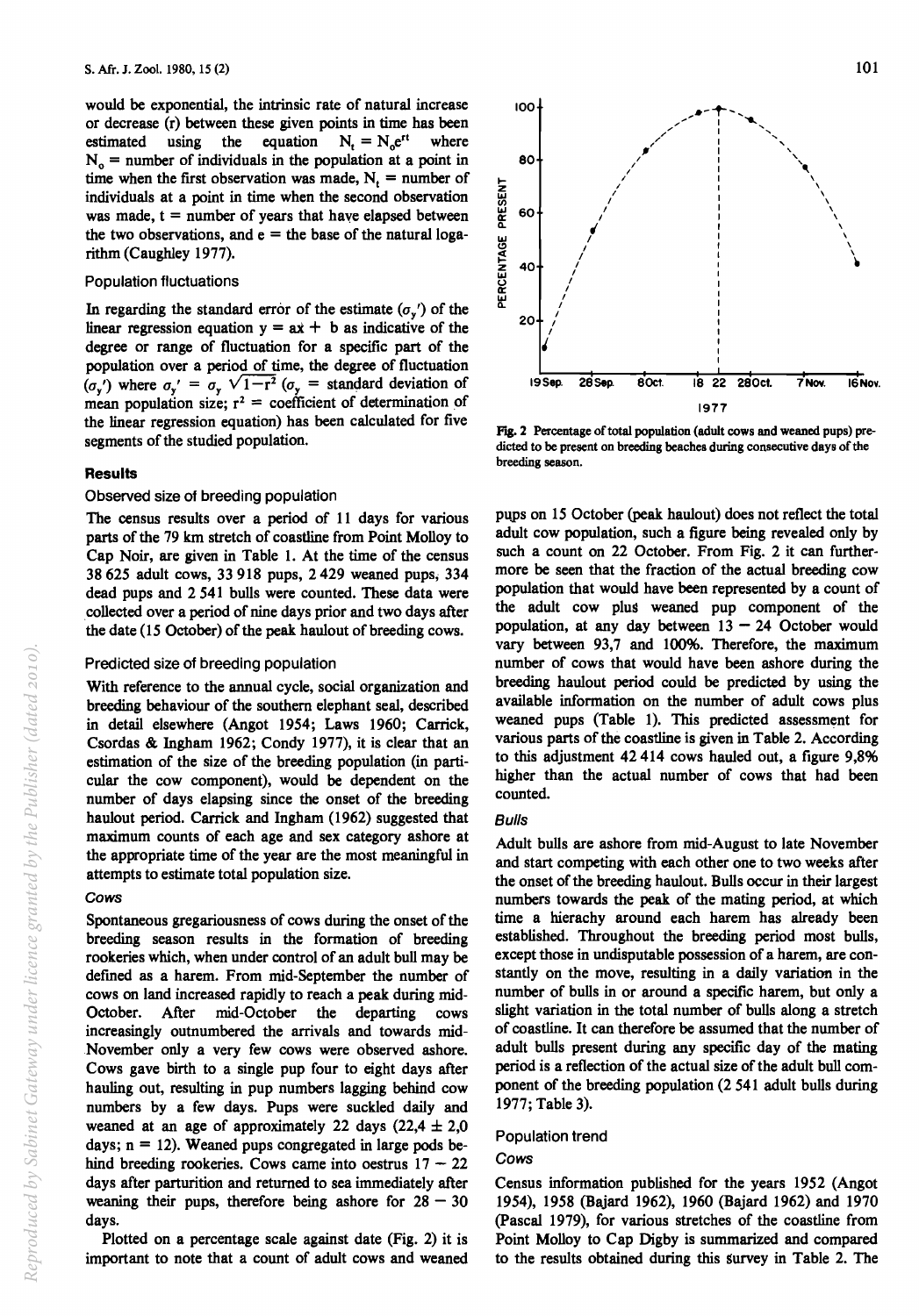**Table 2** Observed and adjusted size of the breeding cow population during various years (1952,1958,1960,1970 & 1977) along specified stretches of coastline. The relationship between the number of adult cows plus weaned pups and number of days that have elapsed since the first census for a specified year has been conducted  $y = 261,39 + 307,6x - 4.57x^2$ .

|                                  | No. of adult cows plus weaned pups observed |          |  |         |        |         |             |          |          |          |  |
|----------------------------------|---------------------------------------------|----------|--|---------|--------|---------|-------------|----------|----------|----------|--|
|                                  | 1952                                        |          |  |         |        |         | 1970        |          | 1977     |          |  |
| Part of coastline                | *Observed                                   | Adjusted |  | $*1958$ | **1960 |         | ***Observed | Adjusted | Observed | Adjusted |  |
| Point Molloy — Port-aux-Francais | 953                                         | 990      |  |         |        |         | 1025        | 1 2 5 0  | 1 24 6   | 1 2 5 3  |  |
| Port-aux-Francais - Point Guite  | 785                                         | 790      |  | 2 0 4 0 |        | 1 550   | 1082        | 1320     | 1715     | 1716     |  |
| Point Guite — Point Morne        | 3 0 6 0                                     | 3 0 6 0  |  | 5350    |        | 4 600   | 7037        | 8 2 7 4  | 8408     | 8636     |  |
| Point Morne — Point Charlotte    | 1585                                        | 1 586    |  | 2 700   |        | 2 0 0 0 | 3 3 0 6     | 4 0 3 4  | 2 5 2 8  | 2626     |  |
| Point Charlotte — Cap Ratmanoff  | 12 750                                      | 12 754   |  | 20 24 0 |        | 15 500  | 16861       | 21 233   | 12038    | 12767    |  |
| Cap Ratmanoff — Cap Sandwich     |                                             |          |  |         |        |         | 5 3 2 9     | 6711     | 7 3 2 2  | 7604     |  |
| Cap Sandwich — Morne Vert        |                                             |          |  | 11 640  | 16 400 |         | 5 665       | 7386     | 4 0 24   | 4 1 3 5  |  |
| Morne Vert — Cap Digby           |                                             |          |  |         |        |         | 3869        | 5044     | 3 5 8 4  | 3683     |  |
| $Cap$ Digby — Cap Noir           |                                             |          |  |         |        |         | 928         | 1 257    | 189      | 194      |  |
| Total                            |                                             |          |  |         |        |         | 45 102      | 56 509   | 41054    | 42 614   |  |
| Subtotal <sup>1</sup>            |                                             |          |  | 41 970  |        | 40 050  | 44 174      | 55 252   | 40 865   | 42 4 20  |  |
| Subtotal <sup>2</sup>            | 19 133                                      | 19 180   |  | 30 300  |        | 23 650  | 29 3 11     | 36 111   | 25 935   | 26 998   |  |

\*Data from Angot (1954) \*\*\*Data from Bajard (1962) \*\*\*Data from Pascal (1979)

Subtotal<sup>1</sup> = Total for years for which information is available for the coastline from Point Molloy — Cap Digby.

Subtotal<sup>2</sup> = Total for years for which information is available for the coastline from Point Molloy — Cap Ratmanoff.

observed and adjusted values given for 1952 are based on However, the method developed here to predict maximum

published by Bajard (1962) without adjustments. Adjust- on the adjusted figures. ments could not be made due to the fact that Bajard's data Using the equation  $N_t = N_0 e^{rt}$  and data given in Table 2 referred only to the adult component of the studied popula- (subtotal2) the intrinsic ratesof increase or decrease (r) for tion. According to him these figures represent the maxi-<br>the periods  $1952 - 1958$ ,  $1959 - 1960$ ,  $1961 - 1970$ , mum number of individuals that had been ashore during  $1971 - 1977$ , and  $1952 - 1977$  have been calculated (Fig. October, and would therefore be directly comparable with 3B). This information illustrates an increase of 7,6% per the census information collected during the other years. The year between 1952 and 1958; a decline of 12,4% per year observed values for 1970 are based on those given by Pascal between 1958 and 1960; an increase of 4,4% per year (1979), while the adjusted values were obtained through between 1961 and 1970, another decline of 4,5% per year extrapolation similar to that done for 1952 and 1977. It is between 1971 and 1977; and fmally a mean increase of of interest to note that the predicted total for 1970 is only 1,4% per year between 1952 and 1977. 1,5% higher than the prediction made by Pascal (1979). In plotting the information summarized under Subtotal!,

the number of adult cows plus weaned pups counted by cow population size is somewhat more concise than that Angot (1952) and the quadratic equation for the developed by Pascal (1979). It could therefore be argued extrapolation as described previously. that similar treatment of the data procured over 25 years The figures for 1958 and 1960 are those that have been from the same locality would improve comparisons based

| observed values for 1970 are based on those given by Pascal<br>(1979), while the adjusted values were obtained through<br>extrapolation similar to that done for 1952 and 1977. It is<br>of interest to note that the predicted total for 1970 is only<br>1,5% higher than the prediction made by Pascal (1979).<br>Table 3 Number of adult bulls counted during October of various years, along specified stretches of coastline from | the census information collected during the other years. The | October, and would therefore be directly comparable with | 1,4% per year between 1952 and 1977. | 3B). This information illustrates an increase of 7,6% per<br>year between 1952 and 1958; a decline of 12,4% per year<br>between 1958 and 1960; an increase of 4,4% per year<br>between 1961 and 1970, another decline of 4,5% per year<br>between 1971 and 1977; and finally a mean increase of<br>In plotting the information summarized under Subtotal <sup>1</sup> , |           |
|----------------------------------------------------------------------------------------------------------------------------------------------------------------------------------------------------------------------------------------------------------------------------------------------------------------------------------------------------------------------------------------------------------------------------------------|--------------------------------------------------------------|----------------------------------------------------------|--------------------------------------|-------------------------------------------------------------------------------------------------------------------------------------------------------------------------------------------------------------------------------------------------------------------------------------------------------------------------------------------------------------------------|-----------|
| Point Molloy to Cap Noir                                                                                                                                                                                                                                                                                                                                                                                                               |                                                              |                                                          | No. of adult bulls                   |                                                                                                                                                                                                                                                                                                                                                                         |           |
| Part of coastline                                                                                                                                                                                                                                                                                                                                                                                                                      | *1952<br>**1958                                              |                                                          | **1960                               | ***1970                                                                                                                                                                                                                                                                                                                                                                 | 1977      |
| Point Molloy — Port-aux-Francais<br>Port-aux-Francais — Point Guite                                                                                                                                                                                                                                                                                                                                                                    |                                                              | 140                                                      | 120                                  | 850                                                                                                                                                                                                                                                                                                                                                                     | 53<br>116 |
| Point Guite — Point Morne                                                                                                                                                                                                                                                                                                                                                                                                              | 180                                                          | 460                                                      | 430                                  | 629                                                                                                                                                                                                                                                                                                                                                                     | 116       |
| Point Morne — Point Charlotte                                                                                                                                                                                                                                                                                                                                                                                                          | 435                                                          | 800                                                      | 630                                  | 395                                                                                                                                                                                                                                                                                                                                                                     | 323       |
|                                                                                                                                                                                                                                                                                                                                                                                                                                        | 780                                                          | 1 3 7 0                                                  | 1 0 9 0                              | 701                                                                                                                                                                                                                                                                                                                                                                     | 539       |
| Point Charlotte - Cap Ratmanoff                                                                                                                                                                                                                                                                                                                                                                                                        |                                                              |                                                          |                                      |                                                                                                                                                                                                                                                                                                                                                                         | 370       |
| Cap Ratmanoff — Cap Sandwich                                                                                                                                                                                                                                                                                                                                                                                                           |                                                              |                                                          |                                      | 1 0 0 9                                                                                                                                                                                                                                                                                                                                                                 |           |
| Cap Sandwich - Morne Vert                                                                                                                                                                                                                                                                                                                                                                                                              |                                                              | 1530                                                     | 1 3 1 0                              | 474                                                                                                                                                                                                                                                                                                                                                                     | 290       |
| Morne Vert — Cap Digby                                                                                                                                                                                                                                                                                                                                                                                                                 |                                                              |                                                          |                                      | 377                                                                                                                                                                                                                                                                                                                                                                     | 232       |
| Cap Digby — Cap Noir                                                                                                                                                                                                                                                                                                                                                                                                                   |                                                              |                                                          |                                      | 185                                                                                                                                                                                                                                                                                                                                                                     | 44        |
| Total                                                                                                                                                                                                                                                                                                                                                                                                                                  |                                                              |                                                          |                                      | 4 6 20                                                                                                                                                                                                                                                                                                                                                                  | 2541      |
| Subtotal <sup>1</sup>                                                                                                                                                                                                                                                                                                                                                                                                                  |                                                              | 4 300                                                    | 3 5 8 0                              | 4 4 3 5                                                                                                                                                                                                                                                                                                                                                                 | 2497      |

ced by Sabinet Gateway under licence

npodz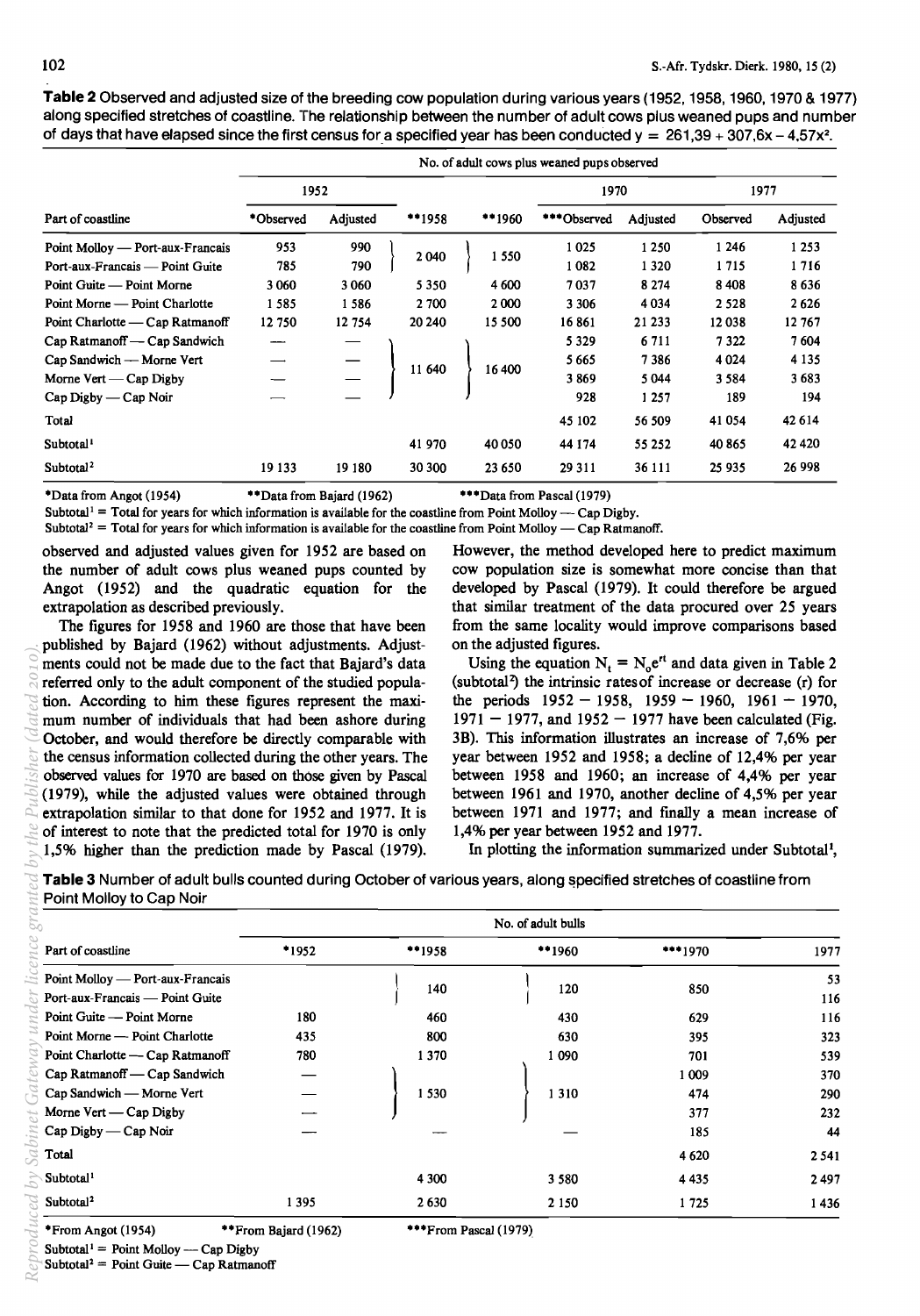

Fig. 3 Population trend in the adult cow southern elephant seal population at Kerguelen Island from  $1952 - 1977$ . Figures A and B are based on adjusted counts for the coastline from Point Molloy to Cap Digby (subtotal 1; Table 2) from Point Molloy to Cap Ratmanoff (subtotal 2; Table 2) respectively. r values represent the intrinsic rate of natural increase given by

$$
r = \frac{\log_e N_t - \log_e N_o}{t}
$$



Fig. 4 Population trend in the adult bull southern elephant seal population from  $1958 - 1977$ , based on information available for the coastline from Point Molloy to Cap Digby. r values represent the intrinsic rate of natural increase given by  $\frac{\log_e N_t - \log_e N_c}{t}$ 

Table 2, a trend comparable to that described above pertained (Fig. 3A); a decrease of 2,3% per year from  $1958 - 1960$ , an increase of 3,2% per year from  $1961 - 1970$ , and a decrease of 3,8% per year from  $1971 - 1977$ . The mean intrinsic rate of natural increase was 0,6% per year.

## **Bulls**

No adjustments were made for the adult bull population counted during various years. Published data for this component of the population are summarized and compared to the census results obtained during the present study in Table 3. Values for the intrinsic rate of natural decrease or increase based on the subtotal<sup>1</sup> data in Table 3 were cal-'culated in a similar way to that calculated for cows (Fig. 4).

This illustrates a decrease of 9,2% per year from  $1958 - 1960$ , an increase of 2,1% per year from  $1961 - 1970$  and a decrease of 8,2% per year from  $1971 - 1977$  for the bull population breeding along the coastline from Point Molloy to Cap Digby. The mean rate of decrease from  $1958 - 1977$ , a period of 19 years, was 1,9%.

#### Population fluctuations

This analysis is based on a subdivision of the study area from Point Molloy to Cap Digby into five distinct regions for which comparable data on population size during various years are available (Fig. 5). With regard to the population breeding between Point Molloy and Point Guite (Fig. 5A) and between Point Guite and Point Morne (Fig.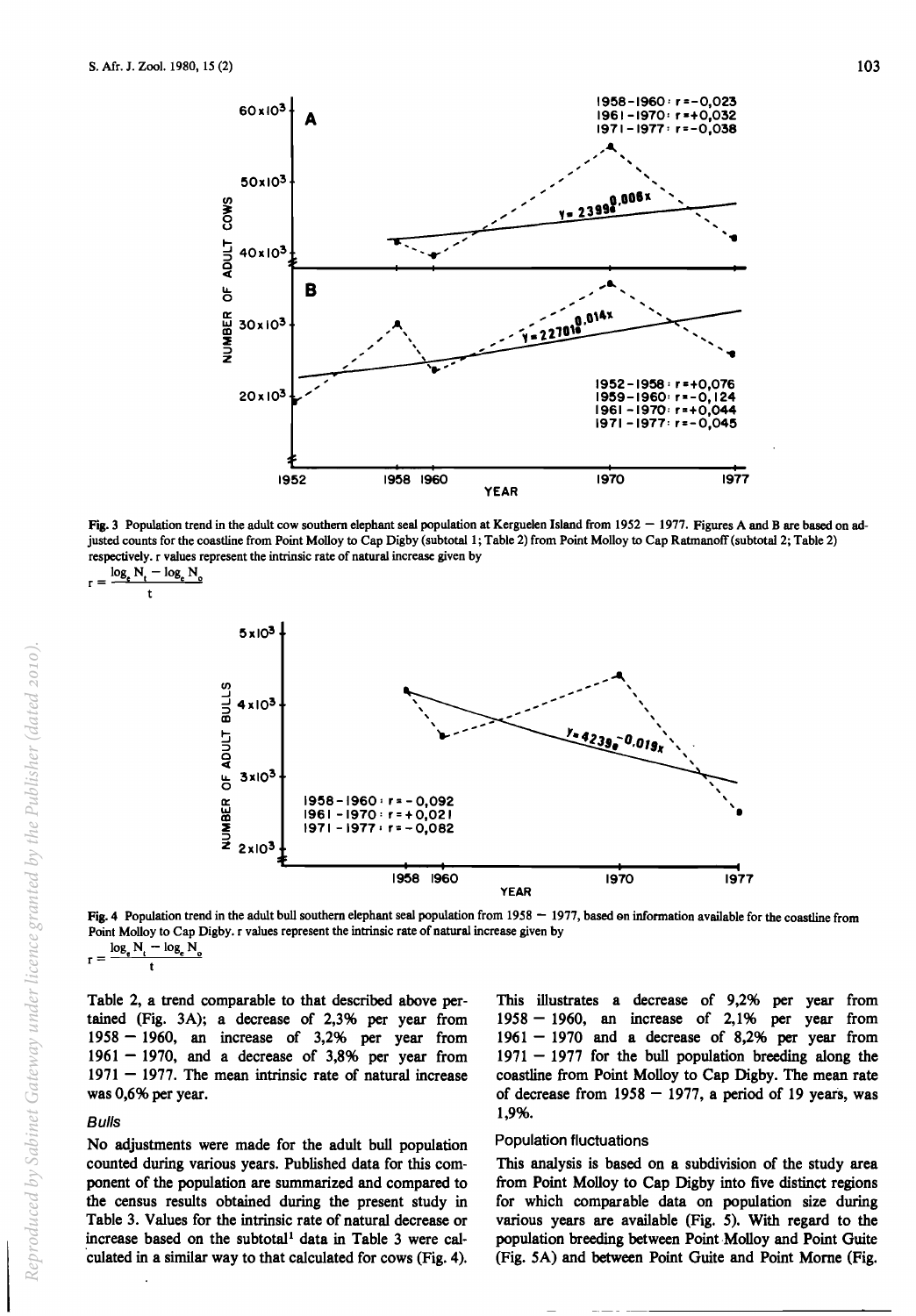

Fig. 5 Population fluctuations in the adult cow southern elephant seal population along various stretches of coastline from Point Molloy to Cap Digby. D = mean density calculated for the specific stretch of coastline based on observed densities during various years from 1952 - 1977.  $\sigma$  = standard error of the estimate of the linear regression where  $\sigma_y' = \sigma_y \sqrt{1-\tau^2}$ error of the estimate of the linear regression where  $\sigma_y' = \sigma_y \sqrt{1-r^2}$ .

5C) the general trend seems to be that of an increase in population size.

Contrary to this the trend for the population breeding between Point Morne and Point Charlotte was to increase from  $1952 - 1958$ , to decrease from  $1959 - 1960$ , to increase from  $1961 - 1970$  and finally, to decrease from  $1971 - 1977$  (Fig. 5B); a pattern of fluctuation very similar to that observed for the population breeding between Point Charlotte and Cap Ratmanoff (Fig. 5E), as well as for the total population. Insufficient data for the population breeding between Cap Ratmanoff and Cap Digby did not enable a similar evaluation. However, this part of the population increased from  $1958 - 1970$ , and decreased from  $1971 - 1977.$ *eproduced by Sabinet Gateway under licence granted by the Publisher (dated 2010).*

In plotting the calculated degree of fluctuation  $(\log_e o f)$  the standard error of the estimate) for each part of the coastline against calculated mean density  $(log<sub>e</sub>)$  for each of these parts, a significant positive  $(r = 0.97; p<0.01; n = 5)$ linear relationship between these two parameters could be illustrated. This relationship approximated a straight line with the equation  $y = 0.94 + 1.20$ , where  $y = \log_e$  of the degree of fluctuation and  $x = log_e$  of the estimated mean density (mean number of females/km coastline counted during the five surveys).

#### Change in sex ratio

Overall bull to cow sex ratio of adults hauled out during the breeding season has been calculated at  $1:12,5$ ; 9,8; 11,2, 12,2 and 16,7 for 1952, 1958, 1960, 1970 and 1977, indicating an increase in the number of females per male from 1958 to 1977.

#### **Discussion**

*R*

Over exploitation of seals at Kerguelen from  $1911 - 1913$ resulted in a cessation of sealing operations (Ring 1923).

However, the population recovered well over the next 40 years (Angot 1954). Sealing operations at Kerguelen recommenced during 1958 but only 12000 bulls were taken over a period of seven years (Pascal pers. comm.), which would probably have had a negligible effect on breeding.

Fluctuations aside, the mean rate of increase for the cow component of the population was 1,4% per year from  $1952 - 1977$ . This is considerably lower than suggested by Pascal (1979). He ascribed the increase from  $1952 - 1970$ , partially to the decrease in whale numbers during the last few decades, resulting in less competition for food. Reasons for the decline (4,6% per annum) between 1971 and 1977 are not known but it is of the same order as that found for populations at Marion Island (4,6%; Condy 1977) and Possession Island (6,1%; Barrat & Mougin 1978).

In contrast to the cows, bulls at Kerguelen have decreased at a mean rate of 1,9% per year from  $1958 - 1977$ . Fluctuations in their numbers occurred but the rate of decrease of 8,2% from  $1971 - 1977$  was nearly double that observed for cows, resulting in a change in the overall sex ratio of the population. Any influence of the apparent imbalance in sex ratio on reproductive success is still obscure.

Published information on populations comprising less than 10 000 individuals revealed contrasting results; the population at the Valdes Peninsular (Argentina) increased from  $1952 - 1970$  (Daciuk 1973); and the population at Marion Island (46°25'S 51°45'E) decreased at a rate of 4,6% per year from  $1957 - 1975$  (Condy 1977). At Possession Island (46°25'S 51°45'E) an increase from 1910 to 1935 - 1940 and a decrease from  $1940 - 1976$ have been suggested (Barrat & Mougin 1978).

Accepting Carrick and Ingham's (1962) suggestion that the population at Kerguelen had stabilized at its 'natural level' at the time when they published their work (a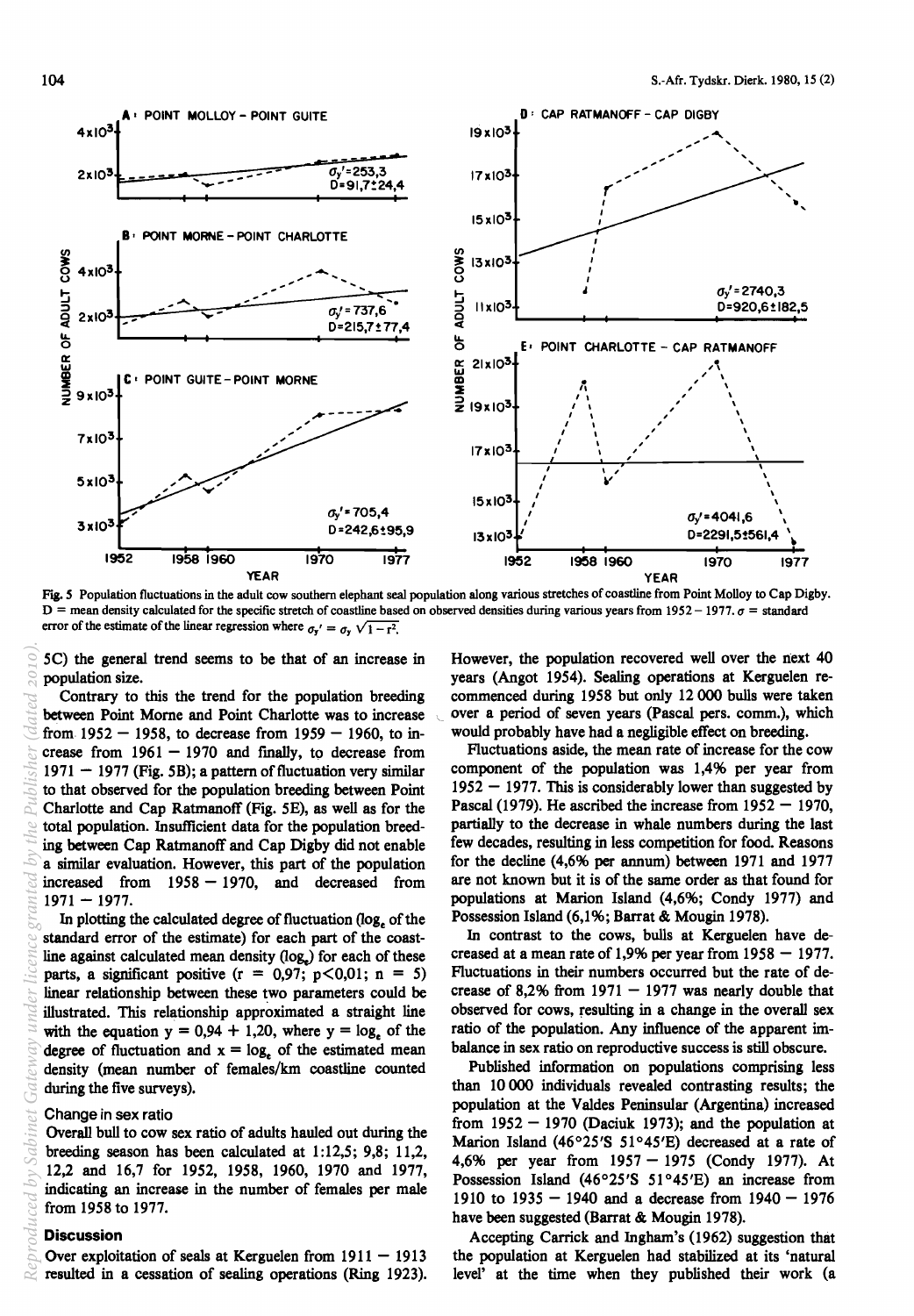possibility substantiated by the fact that the size of the cow component of the population has not actually changed much from 1960 to 1977 it might be accepted that the general tendency for the growth rate of the cow population was to level out (possibly at the asymptotic level), after an initial increase since sealing activities were halted.

Solomon's (1960) definition for stability of a population provides for the inclusion of the observed fluctuations in this population; therefore, factors responsible for the regulation of this population's numbers, are also causing the fluctuations. The differences observed in the overall trend between bull and cow numbers suggest that the factors influencing (regulating) the bull population may differ from those influencing the cow oopulation.

Slobodkin (1961) concluded that observed fluctuations in populations are at least in some part intrinsically regulated by thse animals themselves and are not completely dependent on environmental sources. If informal oscillations do not exist in nature it would be expected that observed fluctuations will be correlated with some changing factors in· the environment, that is, food supply and predation. It is furthermore expected that any population that is fluctuating in response to non-seasonal environmental variables should show an essentially random fluctuation pattern, a pattern which is not as yet identifiable with the limited information available for this population.

The observed fluctuations in both sexes are probably the net result of factors operating at different levels on this population. Being the subject of historical controversy (Krebs 1978) no attempt is made to separate the influence of these factors on the population. Instead, a short discussion on environmental and intrinsic population factors possibly responsible for the observed fluctuations will be given as follows:

#### Food

Annual food consumption of the world stock of southern elephant seals has been estimated at  $4.500 \times 10^{3}$  tons and  $1500 \times 10<sup>3</sup>$  tons for squid and fish respectively (Laws 1977), therefore suggesting that the population at Kerguelen, estimated at 117397 in 1977 (based on Laws's (1960) calculation that total population size  $=$  pup count  $\times$  3,2) consumes approximately 880  $\times$  10<sup>3</sup> tons of squid and 193  $\times$  10<sup>3</sup> tons of fish per year.

The production of fish on the Kerguelen shelf area (50 000 km<sup>2</sup>) has been estimated at  $230 \times 10^3$  tons per year (Everson 1977), therefore suggesting that the total production is comparable with that utilized by elephant seals if they feed exclusively in this area. Laws (1973) indicated that  $15 - 20$  Russian trawlers are working around Kerguelen with a probable production of  $120 \times 10^3$ tons per year. This figure is approximately 33% higher than the maximum sustainable yield  $(80 \times 10^3)$  suggested for the initial standing stock by Everson (1977), which would naturally result in a decrease in standing population size. Conftrmation for this is the gradual decline in the reported catch during the past decade (Everson 1977).

A reduction in food availability might have forced a specific sex or age component of the elephant seal population into suboptimal or marginal feeding zones, which might have induced an increase in mortality rate or a decrease in reproduction rate. Carrick, Csordas and Ingham (1962) suggested that competition between cows to achieve suffi-

cient dispersion to enable each to feed adequately must push the subordinates, which will mainly be younger and smaller animals, outside the island feeding zone, and induce psychosomatic conditions that inhibit sexual development.

Although not very accurate these crude estimates for production, consumption by elephant seals and exploitation by fishing trawlers, tentatively suggest that the observed population decrease since 1970 has been the result of competition with the fishing fleet. If confirmed this would be a reversal of the usual interaction between fishing interests and seals (Laws 1973).

#### Predation

Carrick and Ingham (1962) indicated that the killer whale *Orcinus orca* is an important predator of elephant seals, especially of immature individuals. Moreover, Condy (1977) suggests that the observed decrease in the elephant seal population at Marion Island is due to a lowered recruitment of the third year age class of cows, caused through predation by killer whales. Furthermore Barrat and Mougin (1978) ascribed the observed decrease in the elephant seal population at Possession Island to possible killer whale predation. In addition, killer whales have been implicated as a potentially serious mortality factor for Weddell seals *Leptonychotes weddelli* (Stirling 1971).

During the present study no evidence was obtained for killer whale predation on elephant seals. Only three subadult bulls and two cows had scars which could possibly be ascribed to killer whales, and only one killer whale was observed during the total study period (September  $1977$  – December 1977); a situation very different from Marion Island (Condy, Van Aarde & Bester 1978).

Although predation by killer whales might be important in the observed decrease of small populations of elephant seals such as those at Marion and Possession Islands, the available information suggests that such predation does not have any influence on the large Kerguelen population.

#### Emigration and immigration

Thousands of elephant seals have been tagged or branded at various breeding sites, but the records available suggest no inter-island migration of breeding animals. Carrick *et al.*  (1962) showed that most long distance movements by seals were made by immature individuals. They believed that any larger scale movements between breeding grounds should have been revealed by a much larger number of sightings.

Nicholls (1970) demonstrated that 60% of bulls and 77% of cows from the Macquarie Island population reproduce within 4 km from their birthsites, and that all individuals breed within 30 km of their birthsites. The possibility that emigration or dispersal to different breeding grounds on the same island, could cause such marked fluctuations seems rather limited.

#### Social factors

Social factors such as intrasexual and intraspecific competition induced by for example, a shortage of food are probably largely responsible for observed population fluctuations. Depressed growth rate of elephant seal pups caused by excessive disturbance within the breeding colonies disrupting suckling had the effect of lengthening the time taken to reach physical maturity (Bryden 1968), a factor which will influence population trend within space and time.